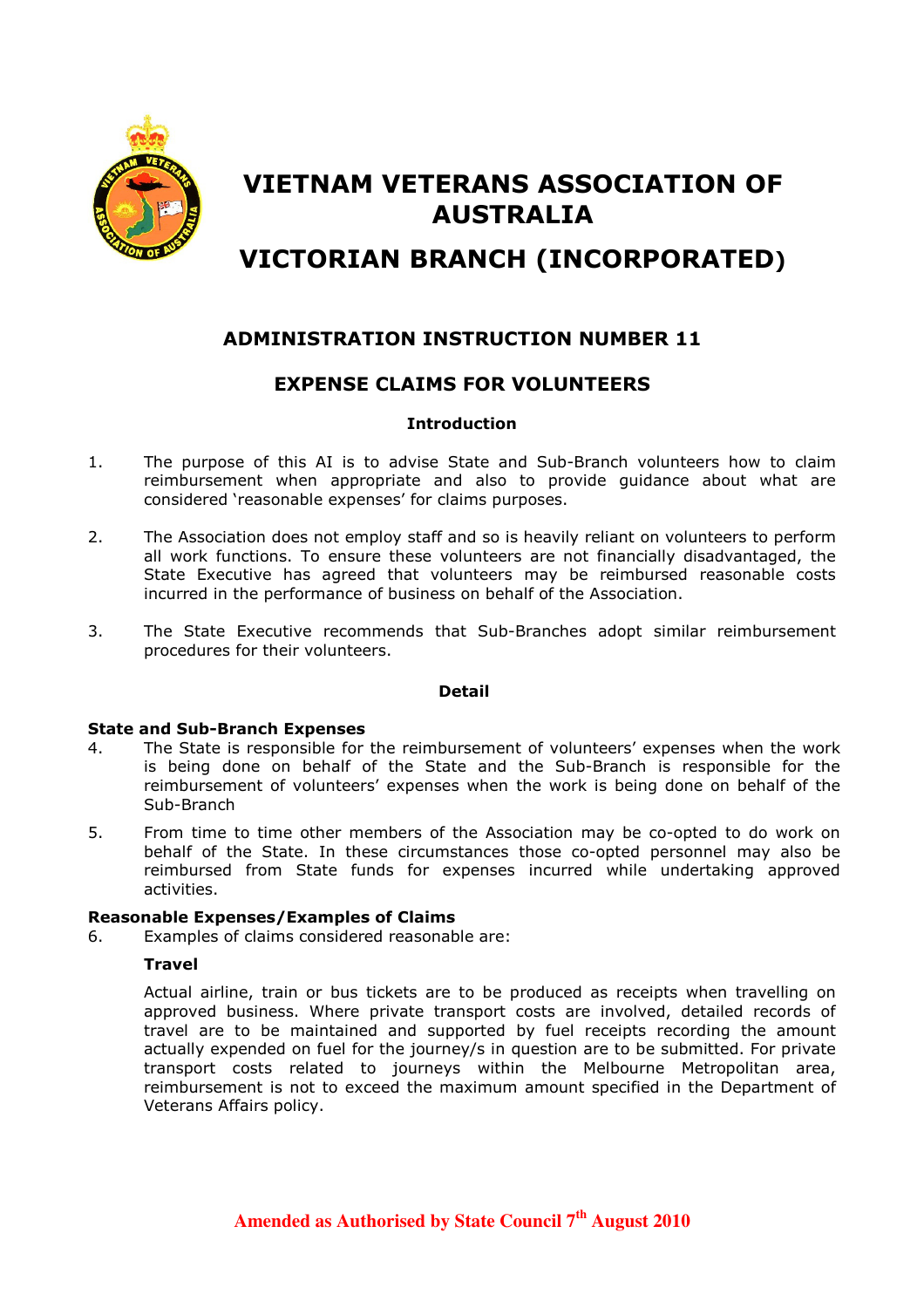#### Accommodation

When a volunteer in the normal course of Association activities is required to sleep away from their residence overnight, low cost accommodation is to be sought and only 'bed and breakfast' expenses are to be claimed. Where discounts are obtained the Association is to be given the benefit when claims are submitted.

#### Telephone Expenses

Actual telephone costs associated with the day to day activities of the Association can be claimed. The claim must be accompanied by a copy of the relevant telephone account with those expenses incurred in the performance of State Branch business highlighted. However, as a matter of financial responsibility the cheapest form of communication consistent with the urgency of the matter should be utilised. In this regard, electronic mail services, such as facsimile services and e-mail, are often cheaper than the telephone and should be utilised whenever possible.

#### Parking

Expenses incurred by the use of commercial parking facilities in the performance of Association business may be reimbursed providing a receipt from the parking facility accompanies the claim. If a parking fine is incurred on an expired meter this will only be reimbursed if the volunteer can demonstrate an unavoidable delay while attending to Association business.

#### Minor Administrative Expenses.

Minor expenses incurred in the administration of Association business may be reimbursed upon the production of receipts accompanied by a written explanation of why the expenses were incurred.

#### Official Function Costs.

When members of the Executive and their partners are required to represent the VVAA (Vic) at official functions, all reasonable costs associated with the function will be considered for reimbursement. However, when the function is being conducted by a Sub-Branch which has requested or invited the attendance of one or more members of the State Executive and their partners, the expectation is that the Sub-Branch will meet the expenses incurred.

#### Unusual Claims.

Expenses incurred for any other activity for which reimbursement is sought, can be claimed by producing receipts and a detailed written explanation to the State Executive for consideration.

#### Claims Procedure

- 7. Claims are to be submitted directly to the State Treasurer and must be accompanied by all relevant receipts, vehicle log details and if required, a detailed written justification.
- 8. The State Treasurer is required to ensure the propriety of expenditure. Reimbursement claims submitted without supporting documentation or not signed (where applicable) will be returned to the claimant. There will be no reimbursement made on a verbal basis.
- 9. Upon receipt of the relevant documentation, the State Treasurer will forward the reimbursement cheque to the claimant as soon as possible. If there is to be any delay, for any reason, the claimant will be advised.
- 10. Persons submitting claims should note that their signature on the invoice is interpreted as meaning that the expenditure incurred was associated with approved State Branch activities.